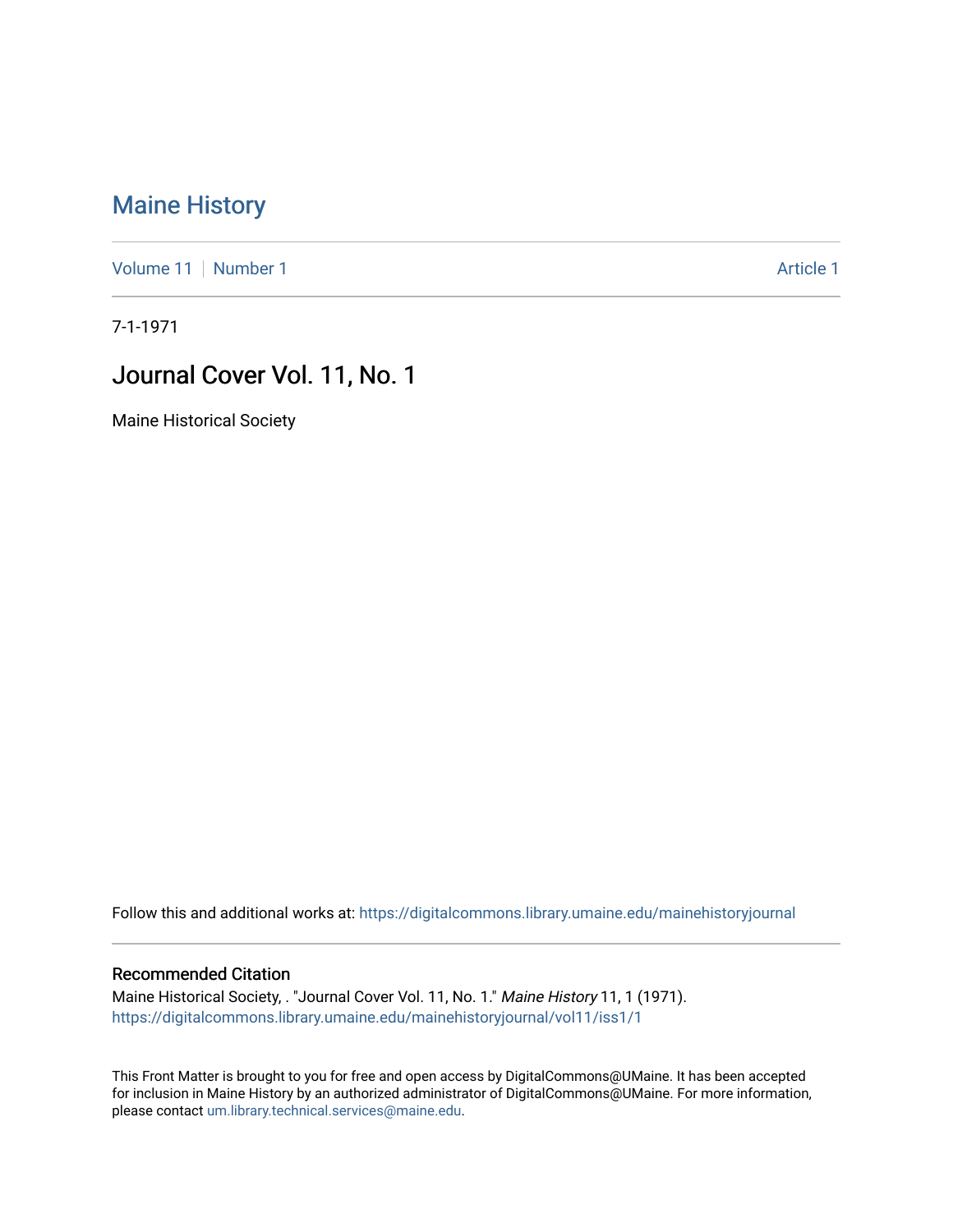

## *Maine Historical Society Newsletter*